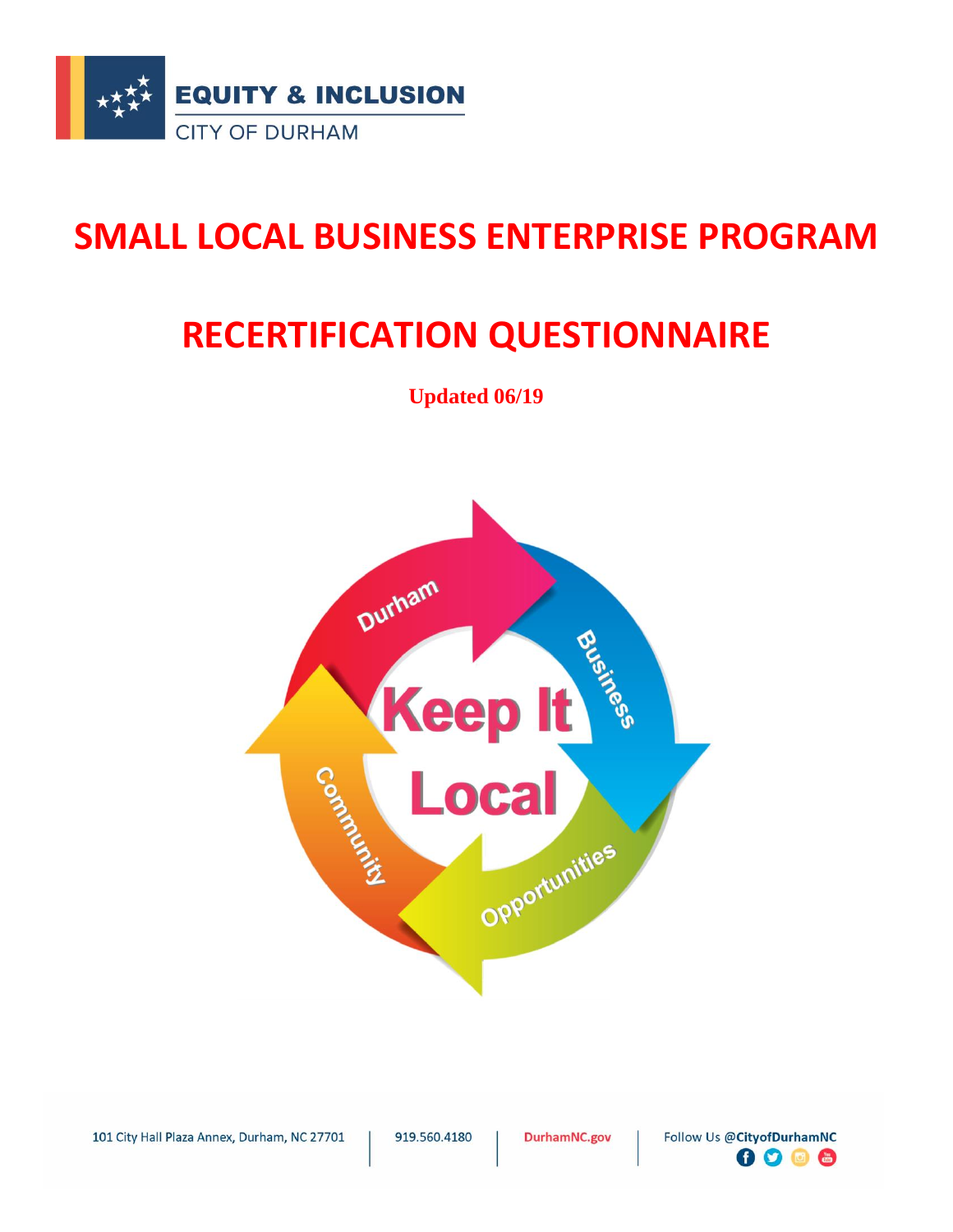The following information is submitted to determine recertification status as a Small Local Business Enterprise:

| Name of Firm:                                                                                                         |        |                           |         |  |  |
|-----------------------------------------------------------------------------------------------------------------------|--------|---------------------------|---------|--|--|
| Address (1):                                                                                                          |        |                           |         |  |  |
| Address $(2)$ :                                                                                                       |        |                           |         |  |  |
|                                                                                                                       |        | (If different from above) |         |  |  |
| City:                                                                                                                 | State: | Zip Code:                 | County: |  |  |
| Telephone Number: (                                                                                                   |        | Fax Number:               |         |  |  |
| Cellular Number: (                                                                                                    |        |                           |         |  |  |
| Email Address:                                                                                                        |        |                           |         |  |  |
| <b>Contact Person:</b>                                                                                                |        | Title:                    |         |  |  |
| Indicate whether the applicant business is:                                                                           |        |                           |         |  |  |
| Sole Proprietorship<br>Corporation                                                                                    |        |                           |         |  |  |
| <b>Limited Liability Company</b><br>Partnership                                                                       |        |                           |         |  |  |
| (specify)<br>Other                                                                                                    |        |                           |         |  |  |
| Is the address above your firm's principal location?<br>Yes<br>N <sub>o</sub>                                         |        |                           |         |  |  |
| Is this a branch, satellite or regional office?<br>Yes<br>N <sub>o</sub>                                              |        |                           |         |  |  |
| How long has the business operated at the current location?                                                           |        |                           |         |  |  |
| Is this the office where the majority of the firm's management and employees<br>Yes<br>N <sub>o</sub><br>are located? |        |                           |         |  |  |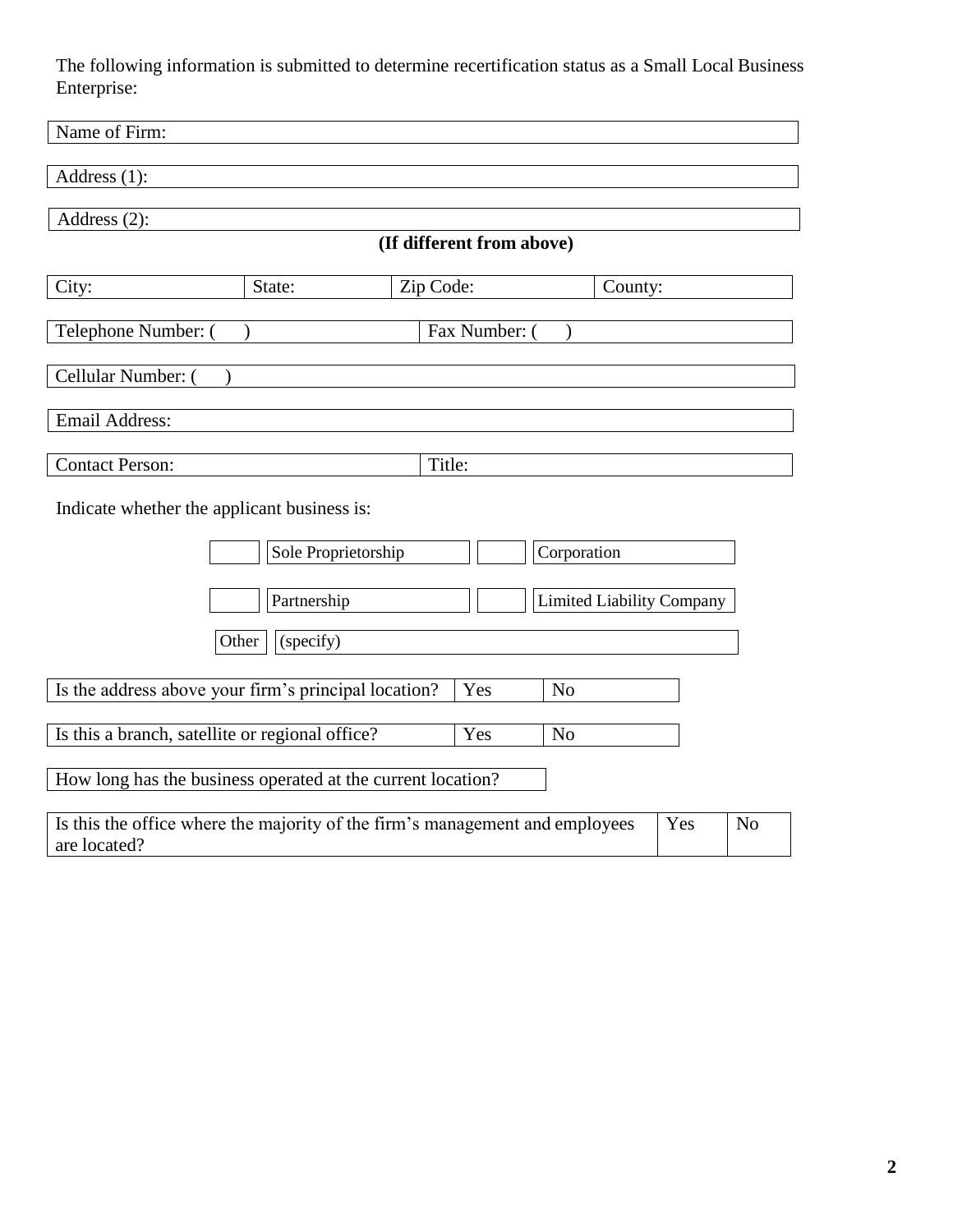#### **1) BUSINESS STATUS**

- a. Attach copy or copies of business license(s)
- b. Attach copy of professional or general contractor's license

### f. Estimate the percentage of your business allocated to the following **(Total must equal 100%)**

Professional Services Entities (i.e., architecture, engineering, and land surveying)

| <b>Professional Services</b> |  |
|------------------------------|--|
| $\int$ lther                 |  |

Construction Entities

| Construction |  |
|--------------|--|
| <b>Other</b> |  |

#### **2) BUSINESS SIZE**

- a. Total Number of Employees
- b. Total Number of Full Time Employees

Submit copies of the business **Federal Tax Returns** for the last **two years. (Documents are kept confidential and destroyed once it is determined that the business meets the U.S. Small Business Administration's size limitations. If new business, submit financial statement)**

#### **PRINCIPAL LOCATION OR SATELITE OFFICE**

|                   | a. The business seeking certification has its principal location in Durham, Orange, Person or |  |
|-------------------|-----------------------------------------------------------------------------------------------|--|
| Chatham Counties. |                                                                                               |  |

b. The business has had, for at least a year prior submitting this application, a satellite, branch or regional office in any of the stated counties; in which at least 25% of the full time employees who work at that office must live in those counties. The applicant will complete the AFFIDAVIT attached in support of this statement.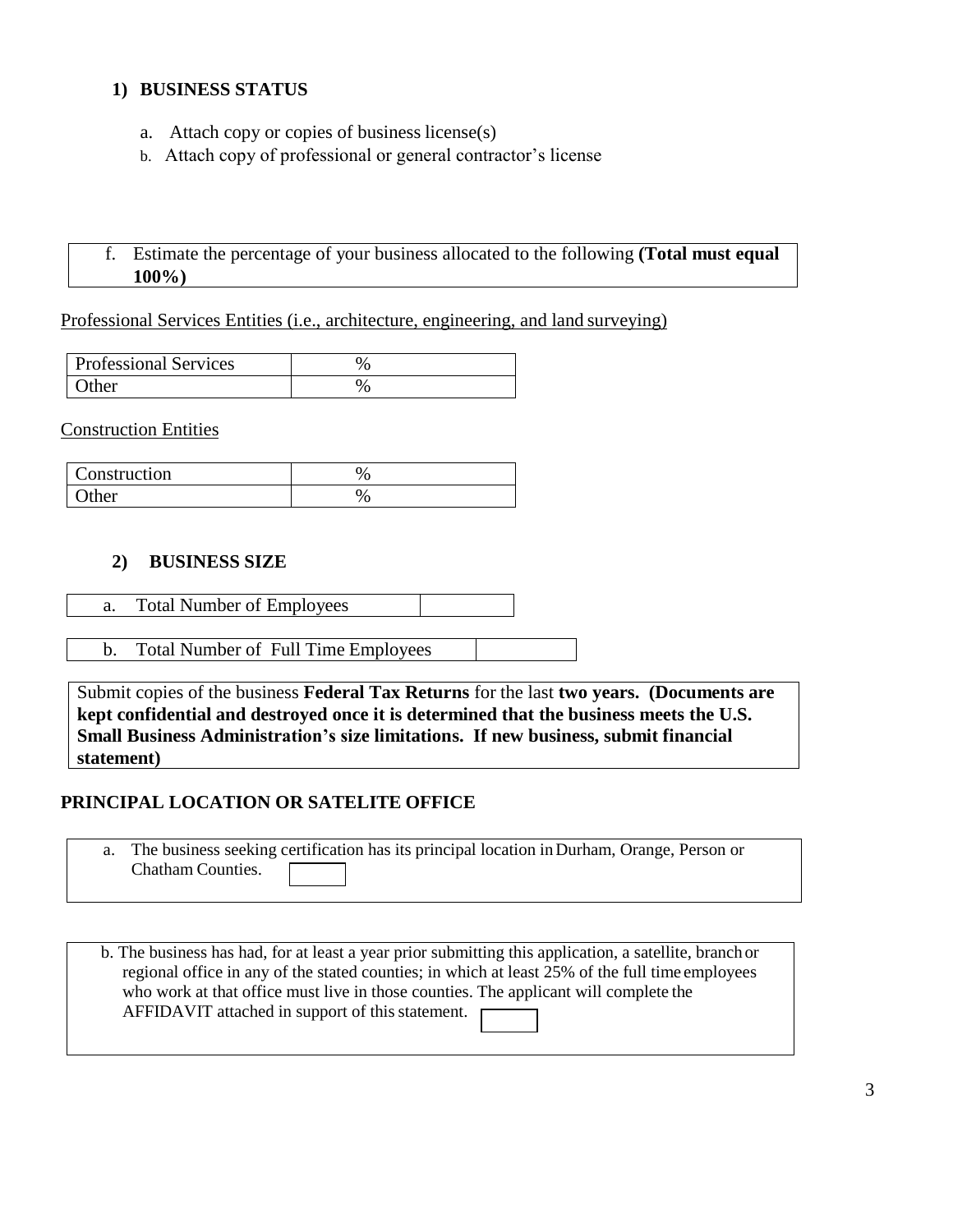### **DOCUMENTATION OF FULL TIME EMPLOYEES LIVING IN DURHAM, ORANGE, PERSON AND CHATHAM COUNTIES (add additional pages if needed.)**

| <b>EMPLOYEE</b> | <b>ADDRESS</b> | <b>CITY/COUNTY</b> | <b>ZIP CODE</b> |
|-----------------|----------------|--------------------|-----------------|
|                 |                |                    |                 |
|                 |                |                    |                 |
| 1.              |                |                    |                 |
|                 |                |                    |                 |
| 2.              |                |                    |                 |
|                 |                |                    |                 |
| 3.              |                |                    |                 |
|                 |                |                    |                 |
| 4.              |                |                    |                 |
| 5.              |                |                    |                 |
|                 |                |                    |                 |
| 6.              |                |                    |                 |
|                 |                |                    |                 |
| 7.              |                |                    |                 |
|                 |                |                    |                 |
| 8.              |                |                    |                 |
|                 |                |                    |                 |
| 9.              |                |                    |                 |
| 11.             |                |                    |                 |
|                 |                |                    |                 |
| $\vert$ 12.     |                |                    |                 |

| Signed: | Date: |
|---------|-------|
|         |       |

 **(Business Owner of designee)**